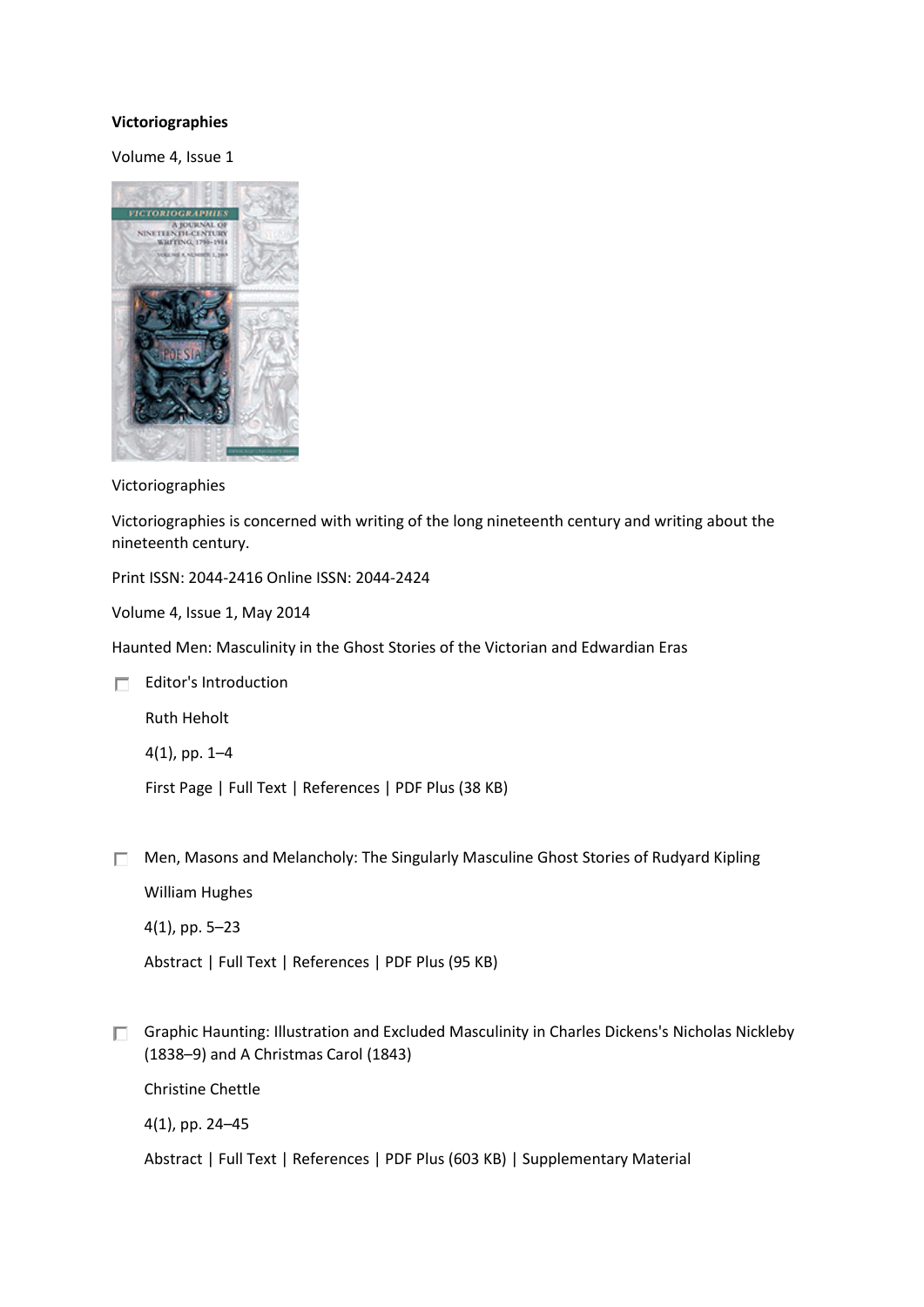□ Science, Ghosts and Vision: Catherine Crowe's Bodies of Evidence and the Critique of [Masculinity](https://www.euppublishing.com/doi/abs/10.3366/vic.2014.0150)

[Ruth Heholt](https://www.euppublishing.com/author/Heholt%2C+Ruth)

4(1), pp. 46–61

[Abstract](https://www.euppublishing.com/doi/abs/10.3366/vic.2014.0150) [| Full Text](https://www.euppublishing.com/doi/full/10.3366/vic.2014.0150) | [References](https://www.euppublishing.com/doi/ref/10.3366/vic.2014.0150) | [PDF Plus \(92 KB\)](https://www.euppublishing.com/doi/pdfplus/10.3366/vic.2014.0150)

[Reconstructing Masculinity in Charlotte Riddell's 'The Open Door' and Rudyard Kipling's 'They'](https://www.euppublishing.com/doi/abs/10.3366/vic.2014.0151)

[Sarah Bissell](https://www.euppublishing.com/author/Bissell%2C+Sarah)

4(1), pp. 62–78

[Abstract](https://www.euppublishing.com/doi/abs/10.3366/vic.2014.0151) [| Full Text](https://www.euppublishing.com/doi/full/10.3366/vic.2014.0151) | [References](https://www.euppublishing.com/doi/ref/10.3366/vic.2014.0151) | [PDF Plus \(94 KB\)](https://www.euppublishing.com/doi/pdfplus/10.3366/vic.2014.0151)

## Reviews

[Christine Ferguson, Determined Spirits: Eugenics, Heredity and Racial Regeneration in Anglo-](https://www.euppublishing.com/doi/abs/10.3366/vic.2014.0152)American Spiritualist Writing, 1848–1939 [\(Edinburgh: Edinburgh University Press, 2012\), x + 230](https://www.euppublishing.com/doi/abs/10.3366/vic.2014.0152)  [pp., £70, ISBN-13: 978-0748639656](https://www.euppublishing.com/doi/abs/10.3366/vic.2014.0152)

[Will Abberley](https://www.euppublishing.com/author/Abberley%2C+Will)

4(1), pp. 79–81

[First Page](https://www.euppublishing.com/doi/abs/10.3366/vic.2014.0152) | [Full Text](https://www.euppublishing.com/doi/full/10.3366/vic.2014.0152) | [PDF Plus \(30 KB\)](https://www.euppublishing.com/doi/pdfplus/10.3366/vic.2014.0152)

 $\Box$  [Daniel Brown, The Poetry of Victorian Scientists: Style, Science and Nonsense](https://www.euppublishing.com/doi/abs/10.3366/vic.2014.0153) (Cambridge: [Cambridge University Press, 2013\), 310 + xi pp., £60.00, \\$99.00 \(USD\), ISBN-13: 978-](https://www.euppublishing.com/doi/abs/10.3366/vic.2014.0153) [1107023376](https://www.euppublishing.com/doi/abs/10.3366/vic.2014.0153)

[Barbara Barrow](https://www.euppublishing.com/author/Barrow%2C+Barbara)

4(1), pp. 81–83

[First Page](https://www.euppublishing.com/doi/abs/10.3366/vic.2014.0153) | [Full Text](https://www.euppublishing.com/doi/full/10.3366/vic.2014.0153) | [PDF Plus \(28 KB\)](https://www.euppublishing.com/doi/pdfplus/10.3366/vic.2014.0153)

 $\Box$  [John Holmes, Darwin's Bards: British and American Poetry in the Age of Evolution](https://www.euppublishing.com/doi/abs/10.3366/vic.2014.0154) (Edinburgh: [Edinburgh University Press, 2009 \[HB\], 2013 \[PB\]\), 288 + xiv pp., HB £70, PB £19.99, ISBN-13:](https://www.euppublishing.com/doi/abs/10.3366/vic.2014.0154)  [978-0748639403 \(HB\), 978-0748692071 \(PB\)](https://www.euppublishing.com/doi/abs/10.3366/vic.2014.0154)

[Michael Buhagiar](https://www.euppublishing.com/author/Buhagiar%2C+Michael)

4(1), pp. 83–85

[First Page](https://www.euppublishing.com/doi/abs/10.3366/vic.2014.0154) | [Full Text](https://www.euppublishing.com/doi/full/10.3366/vic.2014.0154) | [PDF Plus \(28 KB\)](https://www.euppublishing.com/doi/pdfplus/10.3366/vic.2014.0154)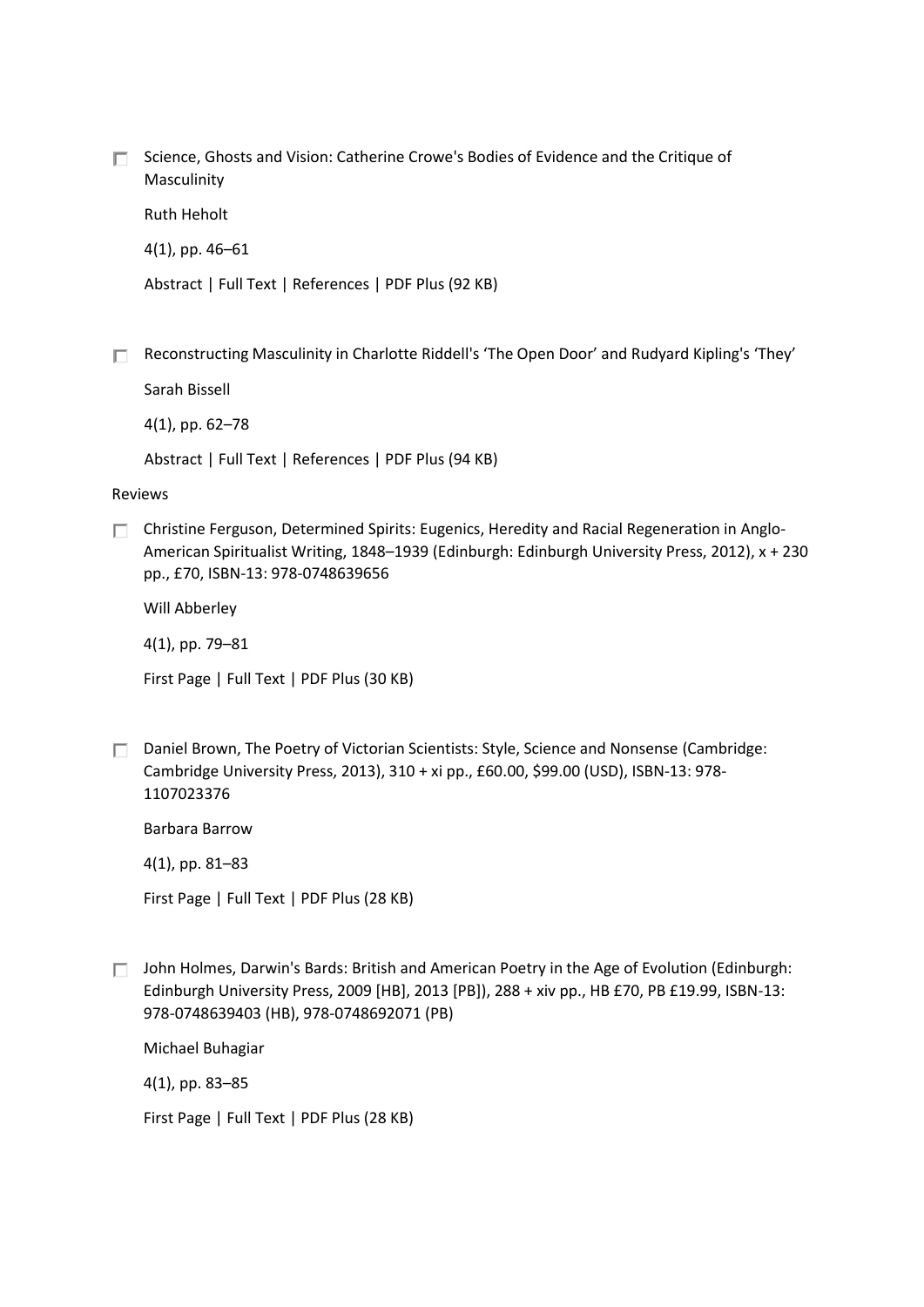$\Box$  [Simon J. James, Maps of Utopia: H. G. Wells, Modernity and the End of Culture](https://www.euppublishing.com/doi/abs/10.3366/vic.2014.0155) (Oxford: Oxford [University Press, 2012\), 230 + xi pp., £53, ISBN-13: 978-0199606597](https://www.euppublishing.com/doi/abs/10.3366/vic.2014.0155)

[Ben Carver](https://www.euppublishing.com/author/Carver%2C+Ben)

4(1), pp. 85–88

[First Page](https://www.euppublishing.com/doi/abs/10.3366/vic.2014.0155) | [Full Text](https://www.euppublishing.com/doi/full/10.3366/vic.2014.0155) | [PDF Plus \(32 KB\)](https://www.euppublishing.com/doi/pdfplus/10.3366/vic.2014.0155)

 $\Box$  [Gwen Hyman, Making a Man: Gentlemanly Appetites in the Nineteenth-Century British Novel](https://www.euppublishing.com/doi/abs/10.3366/vic.2014.0156) [\(Athens: Ohio University Press, 2009\), 296 pp., HB \\$49.95 \(USD\), PB \\$24.95, ISBN-13: 978-](https://www.euppublishing.com/doi/abs/10.3366/vic.2014.0156) [0821418536 \(HB\), 978-0821418543 \(PB\)](https://www.euppublishing.com/doi/abs/10.3366/vic.2014.0156)

[Alice Crossley](https://www.euppublishing.com/author/Crossley%2C+Alice)

4(1), pp. 88–90

[First Page](https://www.euppublishing.com/doi/abs/10.3366/vic.2014.0156) | [Full Text](https://www.euppublishing.com/doi/full/10.3366/vic.2014.0156) | [PDF Plus \(30 KB\)](https://www.euppublishing.com/doi/pdfplus/10.3366/vic.2014.0156)

[Valentine Cunningham, Victorian Poetry Now: Poets, Poems, Poetics](https://www.euppublishing.com/doi/abs/10.3366/vic.2014.0157) (Oxford: Wiley-Blackwell, [2011\), 537 + xiii pp., £95.00, \\$149.95 \(USD\), €114.00, ISBN](https://www.euppublishing.com/doi/abs/10.3366/vic.2014.0157)-13: 978-0631208266

[Jeremy Diaper](https://www.euppublishing.com/author/Diaper%2C+Jeremy)

4(1), pp. 90–91

[Citation](https://www.euppublishing.com/doi/abs/10.3366/vic.2014.0157) [| Full Text](https://www.euppublishing.com/doi/full/10.3366/vic.2014.0157) [| PDF Plus \(26 KB\)](https://www.euppublishing.com/doi/pdfplus/10.3366/vic.2014.0157)

 $\Box$  Orianne Smith, Romantic Women Writers, Revolution, and Prophecy: Rebellious Daughters, 1786–1826 [\(Cambridge: Cambridge University Press, 2013\),](https://www.euppublishing.com/doi/abs/10.3366/vic.2014.0158) 278 + x pp., £55.00, HB \$95.00 [\(USD\), e-book \\$76, ISBN-13: 978-1107027060](https://www.euppublishing.com/doi/abs/10.3366/vic.2014.0158)

[Catherine Gadsby-Mace](https://www.euppublishing.com/author/Gadsby-Mace%2C+Catherine)

4(1), pp. 92–93

[Citation](https://www.euppublishing.com/doi/abs/10.3366/vic.2014.0158) [| Full Text](https://www.euppublishing.com/doi/full/10.3366/vic.2014.0158) [| PDF Plus \(25 KB\)](https://www.euppublishing.com/doi/pdfplus/10.3366/vic.2014.0158)

[Eithne Henson, Landscape and Gender in the Novels](https://www.euppublishing.com/doi/abs/10.3366/vic.2014.0159) of Charlotte Brontë, George Eliot, and Thomas Hardy: The Body of Nature [\(Farnham and Burlington: Ashgate, 2011\), 260 pp., £60,](https://www.euppublishing.com/doi/abs/10.3366/vic.2014.0159)  [ISBN-13: 978-1409432142](https://www.euppublishing.com/doi/abs/10.3366/vic.2014.0159)

[Helen Goodman](https://www.euppublishing.com/author/Goodman%2C+Helen)

4(1), pp. 93–95

[First Page](https://www.euppublishing.com/doi/abs/10.3366/vic.2014.0159) | [Full Text](https://www.euppublishing.com/doi/full/10.3366/vic.2014.0159) | [PDF Plus \(28 KB\)](https://www.euppublishing.com/doi/pdfplus/10.3366/vic.2014.0159)